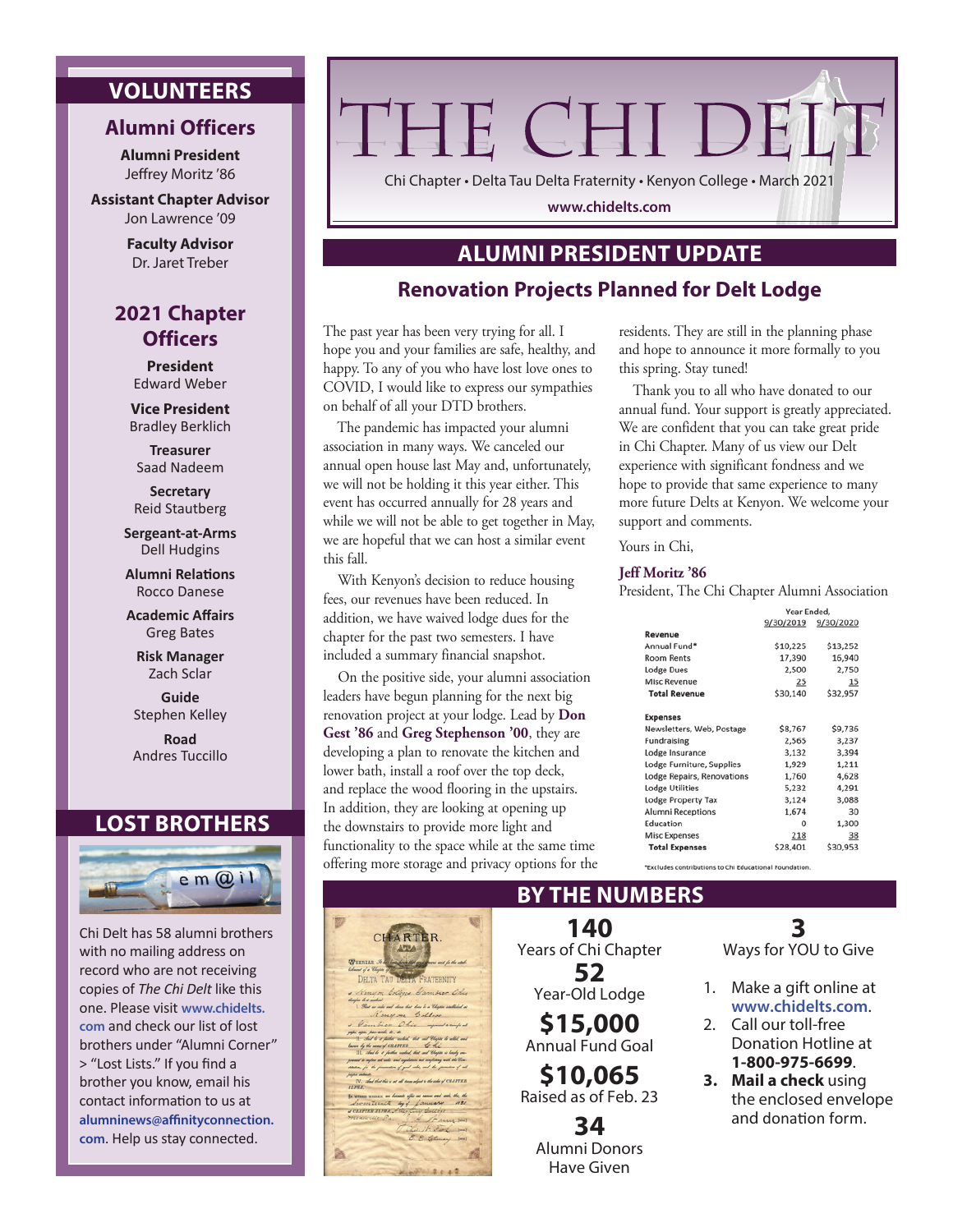# **CHAPTER UPDATE**

# **Alumni Relations Chair Rocco Danese's Letter to Chi Grads**

Chi Delt Alumni:

Happy New Year Brothers! I hope this message finds you well during this crazy time. My name is Rocco Danese '23 and I'm honored to have been elected as the new Alumni Relations Chair for 2021.

After an extremely challenging 2020, we have many updates on the chapter since our return to campus last week. Last semester, Chi initiated fifteen new brothers (myself included) despite being in the midst of the ongoing COVID-19 pandemic. Many of the new initiates have been elected to leadership positions within the fraternity. Our new President Eddie Weber '22, swimmer and third-generation legacy Delt, has been

working urgently and efficiently to ensure Chi Chapter thrives in its 140th on the Hill.

Chi plans on hosting Winter Retreat soon where President Weber will lead discussions on Chi's decision to rush the class of 2024 (current freshmen) in the fall of 2021 as only sophomores, juniors, and seniors are on campus this semester due to COVID-19 policies. Interest in Delt is very high so we will have no shortage of men who will seek to pledge in the fall.

This spring, we will instead dedicate our time to developing the bonds between Chi Delts who have been apart for over a year. Elected Social Chairs, Niall Regan '21 and Teddy Kamin '23 will work with Brotherhood Chair Ethan Shapiro '23 to come up with creative ways to maximize time spent together as a chapter. We believe investing in our brotherhood now will be the most effective way to bring new members into the chapter in the future.

I am beyond excited to assume the role of Alumni Relations Chair and am looking forward to working with Chi Alums for the rest of 2021. If you have any comments, questions or concerns please feel free to reach out to me at **danese1@kenyon.edu**.

In X,

**Rocco Danese**  Kenyon College Class of 2023

# **ALUMNI CORNER**

# **Delts from the '50s to the '80s Remember Funny Nicknames, Top Social Events, and More!**

What were the best nicknames you called your brothers and how did they come about? When's the last time you saw a Chi Chapter brother in person? What do you remember about the top social event the year you graduated and do you remember who your date was? What was DTD known for during your time at Kenyon? Read how other Chi Delts answered these questions.

### **Phil Hammond '58**

### **LAST SAW A BROTHER:** I saw **Fred**

**Bergold '59** about two years ago at the Arizona Biltmore in Phoenix with our wives. He was in town for a wedding anniversary celebration and bought us breakfast.

**SOCIAL EVENT:** Spring dance weekend 1956, date was Connie Conklin, theta from Ohio Wesleyan. She had been pinned to Chi president Bruce Richardson who had graduated the year earlier. I had known Connie from high school days, she attended a rival high school in the Columbus area. I had a secret crush on her during high school. **DTD WAS KNOWN FOR:** The Delts were jocks.

### **Niles Keeran '77**

**LAST SAW A BROTHER:** I was at Dr. Robert D. Burns, Ph.D. Celebration of Life event in the Fall of 2019 at the Chi Delt Shelter on Kokosing Drive in Gambier, Ohio with **Brother James Kuhn '76**, **Bill Montei '75**, and a host of current active Delts.

**DTD WAS KNOWN FOR:** Swimmers. All-American swimmers.

### **Kim Peterson '82**

**NICKNAMES:** The last person I saw on a regular basis was **Kevin Sweeney** in NYC because I travel there for work. We see each other about every two years or so.

**DTD WAS KNOWN FOR:** DTD was

known for great parties at the Lodge often playing great tunes. I would say we were known as a very athletic group that carried a big emphasis on academic excellence. We had a number of recognized athletes that liked to have a good time.

### **William Taylor '85**

**NICKNAMES: David Peebles '85** was known as "Peebs" and **Stuart Gutchsche** was known as "Gooch" for obvious reasons. There was a "Wild Bill" Taylor who was a Beta, so I sometimes became known as "Mild Bill" Taylor. **Harvey Stephens '85** was known as "Harv." **Rennie Worsfold '86** was known as "RenDog"

**LAST SAW A BROTHER:** I played golf in Ireland in the summer of 2019 with **Tim Stautberg, Chi 1985**; **Rennie Worsfold, Chi 1986**; and **Lawrence Shannon, Chi (Honorary) 1985**.

**SOCIAL EVENT:** I remember the last Christmas Formal. As usual, I escorted my



*William Taylor and Rennie Worsfold*

girlfriend, Jennifer Luce (as I had done my sophomore and junior years), who became Jennifer Luce Taylor in 1986. I also would escort "Ma Enck" to the party each year. She was a widow who lived in Gambier whose husband was a Delt from another chapter. We invited her to most of our formal events.

**DTD WAS KNOWN FOR:** The Delts were often known as the swimming fraternity, but those who were not swimmers tended to be other campus leaders. We tended to be good students.

*Want to share your own stories? Email your answers to the questions above to*  **alumninews@affinityconnection.com***. We'll publish your response in a future alumni newsletter!*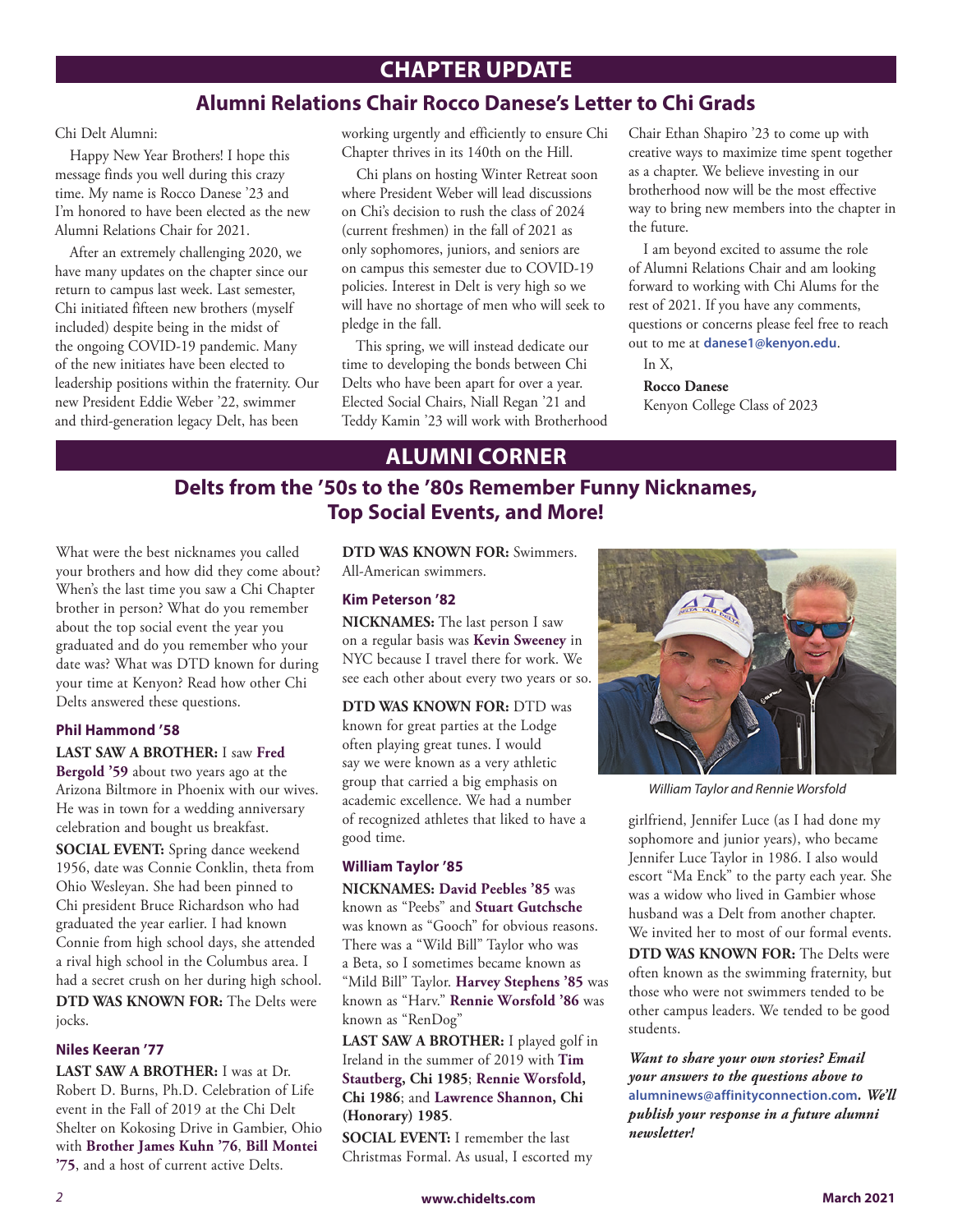# **ALUMNI IN THE NEWS**

# **Congrats to These Distinguished Chi Delts on their Many Achievements!**



*Captain Charles "Cully" Stimson '83 Bob Noyes '89 Daniel Rooker '12*

**Captain Charles "Cully" Stimson '83**

delivered the 2020 annual Alexander Hamilton Institute for the Study of Western Civilization (AHI) Veterans Day lecture to honor General Josiah Bunting III, a charter member of AHI's board of directors. Captain Stimson spoke at the Heritage Foundation on "The Dignity of Military Service." See his full speech at **bit.ly/cullystimson**.

**Rob Ix '87 and John Morris '89**, Crestwood Advisors and founding partners, were named as one of the top 100 RIAs in the United States by *Barron's Magazine*. See the full list at **bit.ly/ix-morris**.



**bobnoyes**.

**Bob Noyes '89** and his business

RockyMounts, a leading bike-rack and lock manufacturer based in Grand Junction, CO, were featured in a July article for *Outdoor Magazine*. Bob discusses the challenges that the pandemic has posed to his business and what he is doing and has done to survive and thrive. Read the full article at **bit.ly/**

**Daniel Rooker '12** was given a shoutout on the *Kenyon Alumni Volunteer Bulletin* for his work as part of the committee that brought the Kenyon Alumni Mentorship Program (KAMP) to the Men's and Women's Swimming and Diving team earlier this year





*Ben Reingold '20*

and recruited 60 alumni volunteers. Read the full shoutout at **bit.ly/danielrooker**.

**Ben Reingold '20** created a new board game called Risky Chicken! It's a game of "strategy, danger, trust, and betrayal." Read about it in *The Kenyon Collegian* at **bit.ly/riskychicken**.

*Were you recently featured in a news story? Email it to us at* **alumninews@ affinityconnection.com** *so we can include you in a future newsletter!*

# **CHAPTER ETERNAL**

# **Honoring Our Brothers**

We regret to announce the passing of the following brothers into our Chapter Eternal since our last edition of *The Chi Delt*. Our condolences go out to their families and to the brothers who knew them well.



**Brother Carl Clement Cooke, Jr. '47**, age 95, went home to be with the Lord Tuesday, July 7, 2020. He welcomed seven children and twelve grandchildren into the world with his wife Macy. In lieu of flowers, donations may be made in Carl's honor to the

Heartland Hospice Memorial Fund at **heartlandhospicefund.org**. Hospice and home health care aides made it possible for the family to keep Carl at home for the last years of his life. Read his full obituary at **bit.ly/carlcooke**.

**Brother Bob Warmeling '54** passed on October 31st, 2020, at 89-years-old. As a member of Kenyon College's Lords football team, he was inducted into the College's Hall of Fame for posting its first undefeated season in 1950. He married Joan Opre and together they raised their 6 children and were blessed with 8 grandchildren and 5 great-grandchildren. Memorial contributions may be made to St. Paul's at 2747 Fairmount Blvd., Cleveland Heights, Ohio 44106. Read his full obituary at **bit.ly/robertwarmeling**.



**Brother Gordon Fraser '97** passed unexpectedly on November 1st, 2020 at the age of 44. He was battling cancer at the time. Contributions in Gordon's memory may be made to the GoFundMe education fund for his 4-year-old son, Liam Glas Fraser, **bit.ly/liamfraser**. Read his full obituary via

**bit.ly/gordonfraser**.



**Brother Samuel Althans '16**, age 26, passed on December 18, 2020. Samuel served as president of Delta Tau Delta at Kenyon. In lieu of flowers, the family prefers contributions to University School, Samuel S. Althans Memorial Science Fund, 2785 SOM Center Road, Hunting Valley, Ohio. 44022. Read his full obituary at **bit.ly/samuelalthans**.

**Randolph Downs Bucey '50** passed away peacefully on February 27, 2021. He leaves behind Ann, his biggest fan throughout their 67-year marriage, caring daughter Carolyn, and cherished grandchildren Ethan and Maya. The family suggests directing your generosity to the Randolph Bucey Scholarship Fund at Kenyon College in Gambier, OH in his memory.